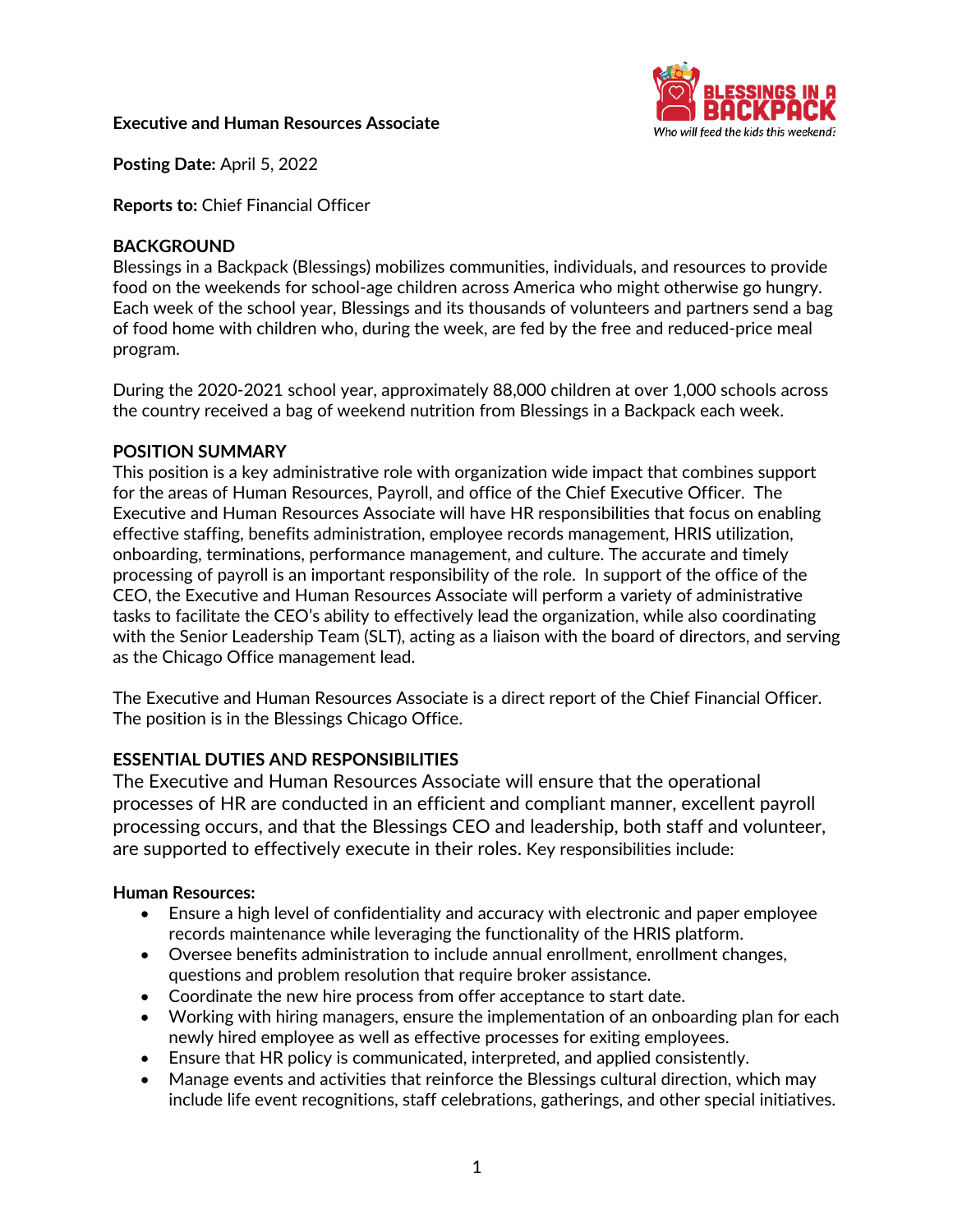- Assist with special projects that require survey design, distribution, analysis, and presentation development such as engagement, benefits, and pulse survey tools.
- Support the effectiveness of the performance management process through communication of annual calendar, monitoring of completed forms and form maintenance.

# **Payroll:**

- Create and disseminate communication as appropriate to staff to ensure payroll required actions are completed to meet processing deadlines.
- Ensure that exception time reporting, employee pay changes, deductions, etc. are properly input for a timely payroll run.
- Respond to employee questions concerning paycheck accuracy and resolve any problems.

# **Office of CEO Support:**

- Assist with special projects requiring the design and production of documents and reports.
- Coordinate Blessings all staff meetings, SLT meetings, and company retreats.
- Support CEO meetings with information collection and dissemination, and presentation preparation, and the occasional scheduling.
- Act as a liaison and provide support to the national board of directors. Arrange and handle logistics of board meetings and events; schedule meetings; draft agendas; develop, compile, and distribute meeting materials; record meeting minutes.
- Manage and maintain the Chicago Office, by ordering supplies, managing office equipment and utilities, handling mail and shipping, and communicating with building management.
- Manage corporate credit card reconciliations for the Chicago Office.

# **BASIC QUALIFICATIONS**

- Associate Degree
- A minimum of two years' experience in a HR department that provided knowledge of and exposure to a broad range of department operations, processes, and policy
- A minimum of two years' experience in payroll processing
- Expert proficiency in Microsoft Office and the skill to design and edit graphic presentations and materials
- Demonstrated analytical skills, ability to think strategically
- Ability to multitask and adapt to changing circumstances in a fluid environment, while maintaining a service-oriented approach to solving challenges
- Demonstrated excellence in communications skills, both written and verbal.
- Demonstrated commitment to accountability, measuring outcomes, and a result-oriented culture
- Commitment to diversity, equity, and inclusion; diplomacy; and the ability to honor confidentiality
- Passion for the mission to make an impact on the lives of food insecure children in a fastpaced, entrepreneurial environment
- Ability to lift 25 pounds